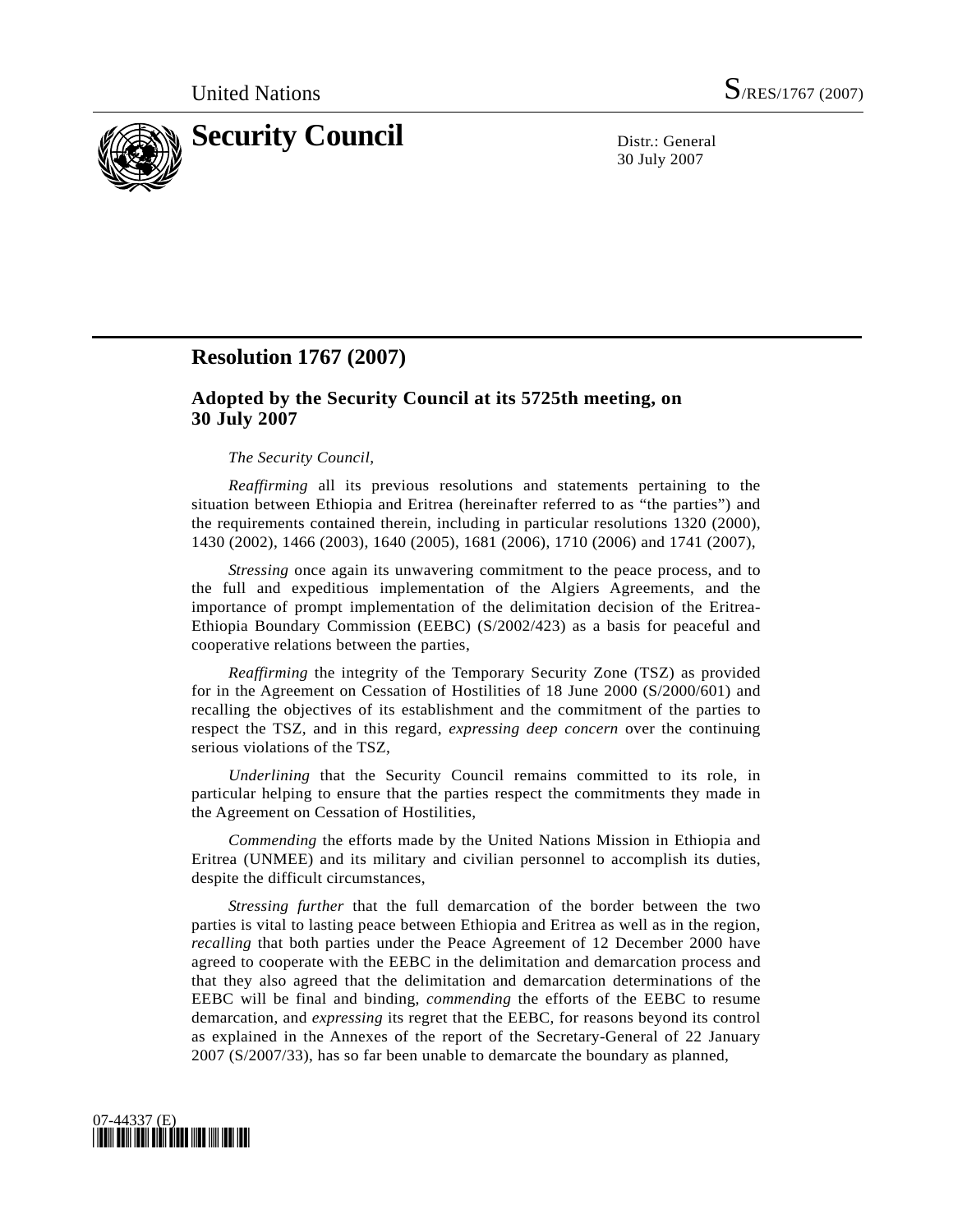*Acknowledging* the Statement of the EEBC of 27 November 2006,

*Reaffirming* its full support for the work of the EEBC and *welcoming* the decision of the EEBC to convene a meeting with the parties on 6 September 2007 in New York,

*Expressing* its deep concern over the continued delay in the demarcation of the border and over the continued tense and potentially unstable security situation in the Temporary Security Zone and the adjacent areas, and *stressing* that it is the primary responsibility of the Parties to end this situation by fulfilling their obligations expeditiously under the Algiers agreements,

*Having considered* the report of the Secretary-General of 18 July 2007 (S/2007/440),

 1. *Decides* to extend the mandate of UNMEE for a period of six months, until 31 January 2008;

 2. *Calls on* the parties to maintain their full commitment to the Agreement on Cessation of Hostilities and to de-escalate the situation, including by returning to the 16 December 2004 levels of deployment and by avoiding provocative military activities;

 3. *Reiterates its call* expressed in paragraph 2 of resolution 1640 (2005) that the parties show maximum restraint and refrain from any threat or use of force against each other and *reiterates its call* to put an end to the exchange of hostile statements;

 4. *Reiterates* its demands that Eritrea immediately withdraw its troops and heavy military equipment from the TSZ;

 5. *Calls on* Ethiopia to reduce the number of additional military forces recently introduced in certain areas adjacent to the TSZ;

 6. *Regrets* the lack of progress on demarcation, and *stresses* that the parties have the primary responsibility for the implementation of the Algiers Agreements, and again *calls upon* the parties to implement completely and without further delay or preconditions the delimitation decision of the EEBC and to take concrete steps to resume and complete the demarcation process, including agreeing on a time frame for possible next steps;

*Stresses* the need for progress on demarcation and *reiterates its call* upon both parties to cooperate fully with the EEBC, including participating constructively and with sufficient authority in the meeting to be convened by the EEBC on 6 September in New York, and *underlines* the importance of this meeting;

 8. *Welcomes* the letter dated 8 June 2007 from the Minister for Foreign Affairs of Ethiopia to the President of Security Council, reiterating that his Government had accepted the delimitation decision of the EEBC without preconditions, and *reiterates its demand*, expressed in paragraph 5 of Security Council resolution 1640 (2005), that Ethiopia immediately take concrete steps to enable, without preconditions, the EEBC to demarcate the border expeditiously;

 9. *Demands* that the parties provide UNMEE with the necessary access, assistance, support and protection required for the performance of its duties, including its mandated task to assist the EEBC in the expeditious and orderly